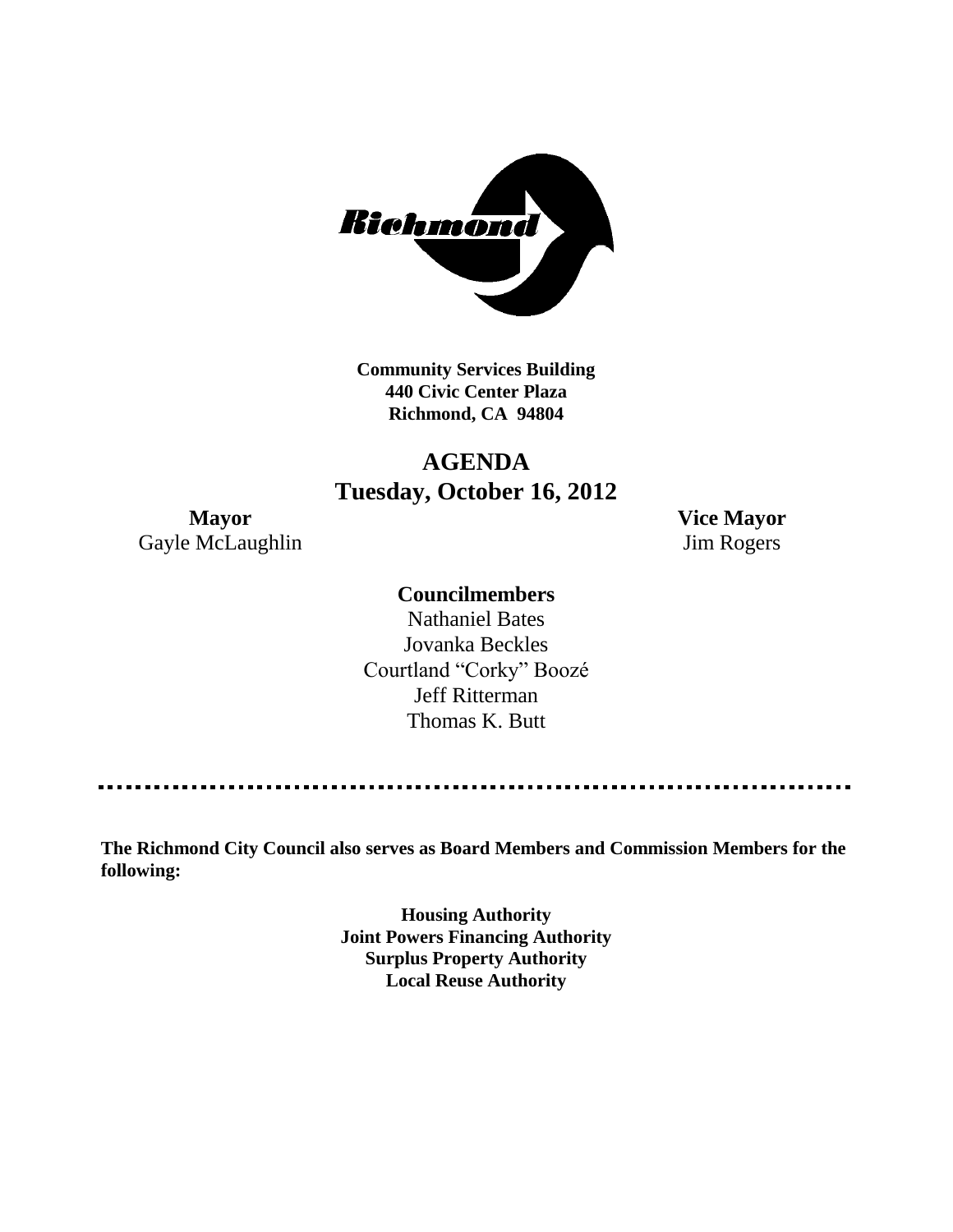# **MEETING PROCEDURES**

The City of Richmond encourages community participation at its City Council meetings and has established procedures that are intended to accommodate public input in a timely and time-sensitive way. As a courtesy to all members of the public who wish to participate in City Council meetings, please observe the following procedures:

**PUBLIC COMMENT ON AGENDA ITEMS:** Anyone who desires to address the City Council on items appearing on the agenda must complete and file a pink speaker's card with the City Clerk **prior** to the City Council's consideration of the item. Once the City Clerk has announced the item and discussion has commenced, no person shall be permitted to speak on the item other than those persons who have submitted their names to the City Clerk. Your name will be called when the item is announced for discussion. **Each speaker will be allowed TWO (2) MINUTES to address the City Council on NON-PUBLIC HEARING items listed on the agenda.**

**OPEN FORUM FOR PUBLIC COMMENT:** Individuals who would like to address the City Council on matters not listed on the agenda or on **Presentations, Proclamations and Commendations, Report from the City Attorney, or Reports of Officers** may do so under Open Forum. All speakers must complete and file a pink speaker's card with the City Clerk **prior** to the commencement of Open Forum. **The amount of time allotted to individual speakers shall be determined based on the number of persons requesting to speak during this item. The time allocation for each speaker will be as follows: 15 or fewer speakers, a maximum of 2 minutes; 16 to 24 speakers, a maximum of 1 and one-half minutes; and 25 or more speakers, a maximum of 1 minute.**

## **SPEAKERS ARE REQUESTED TO OCCUPY THE RESERVED SEATS IN THE FRONT ROW BEHIND THE SPEAKER'S PODIUM AS THEIR NAME IS ANNOUNCED BY THE CITY CLERK.**

**CONSENT CALENDAR:** Consent Calendar items are considered routine and will be enacted, approved or adopted by one motion unless a request for removal for discussion or explanation is received from the audience or the City Council. A member of the audience requesting to remove an item from the Consent Calendar must complete and file a speaker's card with the City Clerk **prior to the City Council's consideration of Agenda Review.** An item removed from the Consent Calendar may be placed anywhere on the agenda following the City Council's agenda review.

Any law enforcement officer on duty or whose service is commanded by the presiding officer shall be Sergeant-at-Arms of the Council meetings. He/she, or they, shall carry out all orders and instructions given by the presiding officer for the purpose of maintaining order and decorum at the Council meetings (City Council Rules of Procedure and Order Section III F, RMC Section 2.12.030).

**\*\*\*\*\*\*\*\*\*\*\*\*\*\*\*\*\*\*\*\*\*\*\*\*\*\*\*\*\*\*\*\*\*\*\*\*\*\*\*\*\*\*\*\*\*\*\*\*\*\*\*\*\*\*\*\*\*\***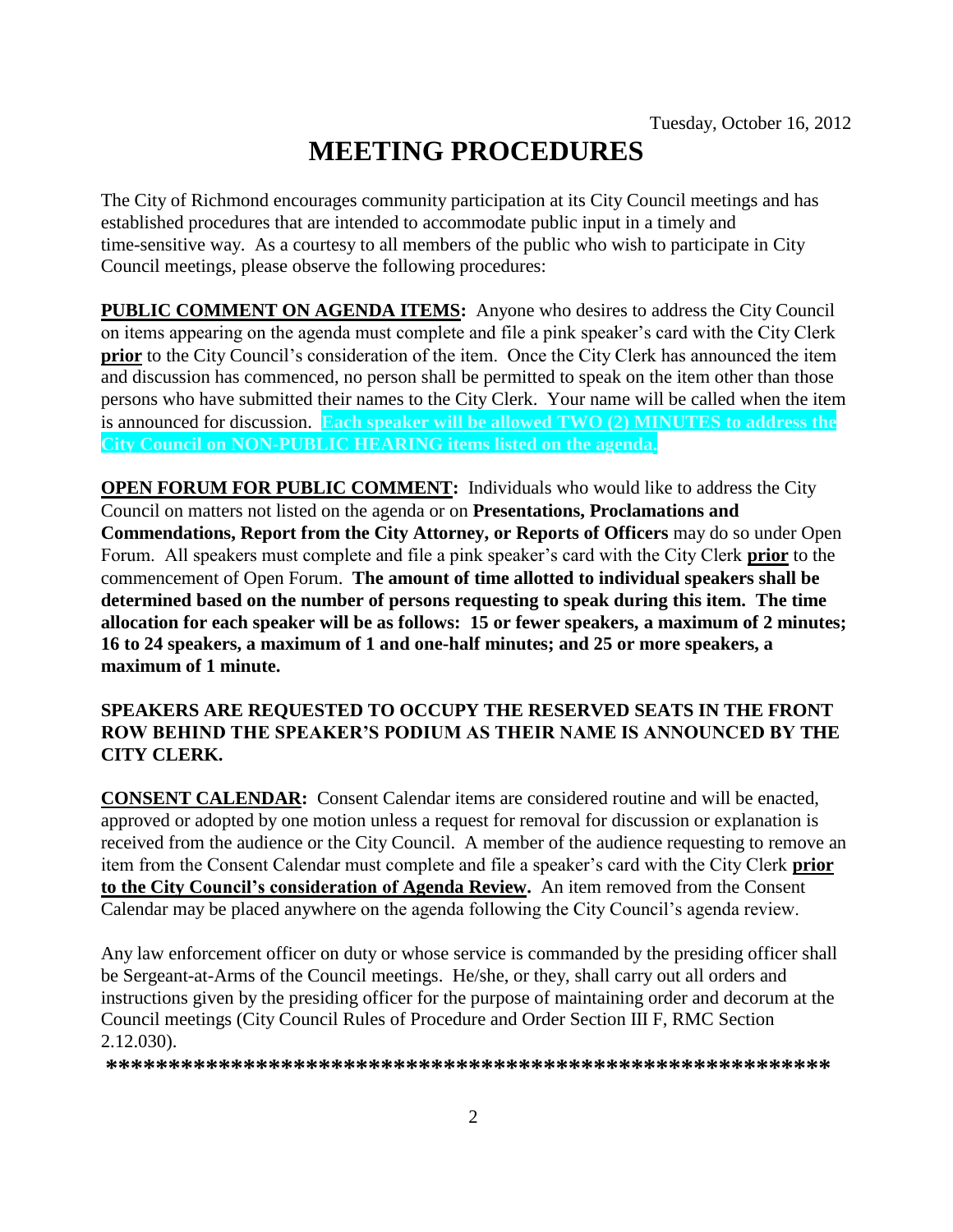## **EVENING OPEN SESSION**

## 5:00 p.m.

## **A. ROLL CALL**

## **B. PUBLIC COMMENT**

#### **C. ADJOURN TO CLOSED SESSION**

## **CLOSED SESSION**

Shimada Room of the Community Services Building

### **A. CITY COUNCIL**

**A-1.** CONFERENCE WITH LEGAL COUNSEL - EXISTING LITIGATION (Subdivision [a] of Government Code Section 54956.9):

Booker vs. City of Richmond

Jenkins vs. City of Richmond

Municipal Pooling Authority vs. City of Richmond

Jeffrey Herson vs. City of Richmond

In Re Municipal Derivatives Litigation

**A-2.** CONFERENCE WITH LEGAL COUNSEL - ANTICIPATED LITIGATION (Initiation of litigation pursuant to Subdivision (c) of Government Code Section 54956.9):

One case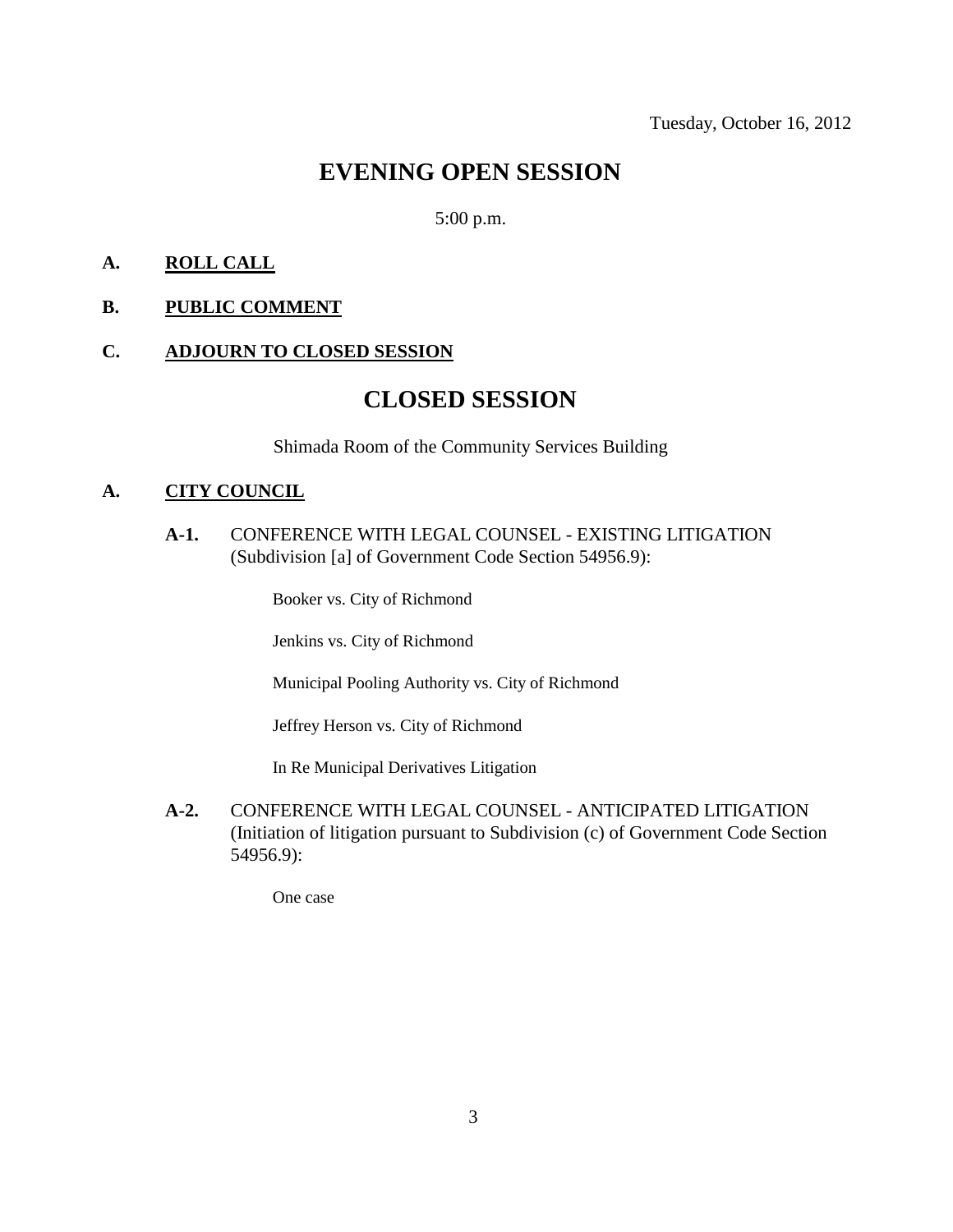## **REGULAR MEETING OF THE RICHMOND CITY COUNCIL**

6:30 p.m.

- **A. PLEDGE TO THE FLAG**
- **B. ROLL CALL**
- **C. READING OF THE CODE OF ETHICS**
- **D. STATEMENT OF CONFLICT OF INTEREST**
- **E. AGENDA REVIEW**
- **F. OPEN FORUM FOR PUBLIC COMMENT**

### **G. PRESENTATIONS, PROCLAMATIONS, AND COMMENDATIONS**

**G-1.** PROCLAMATION declaring October 20, 2012, as Arbor Day in the City of Richmond - Mayor McLaughlin (620-6503).

### **H. REPORT FROM THE CITY ATTORNEY OF FINAL DECISIONS MADE AND NON-CONFIDENTIAL DISCUSSIONS HELD DURING CLOSED SESSION**

### **I. CITY COUNCIL CONSENT CALENDAR**

- **I-1.** APPROVE a contract with the Contra Costa County District Attorney's Office for the services of a Deputy District Attorney who would be specifically dedicated to handle the prosecution of Richmond gun cases. This 27-month contract would be for the period of April 5, 2012, through June 30, 2014, in an amount not to exceed \$338,577.14 (This item was reviewed and recommended for approval by the Finance Committee at its October 5, 2012, meeting) - Police Department (Chief Chris Magnus 621-1802).
- **I-2.** APPROVE a three-year contract, with one-two year options to extend, with PlanetBids, Inc. to provide an on-line vendor registration/bid management system (BidsOnline) in an amount not to exceed \$22,325 per year - Finance Department (James Goins 620-6740).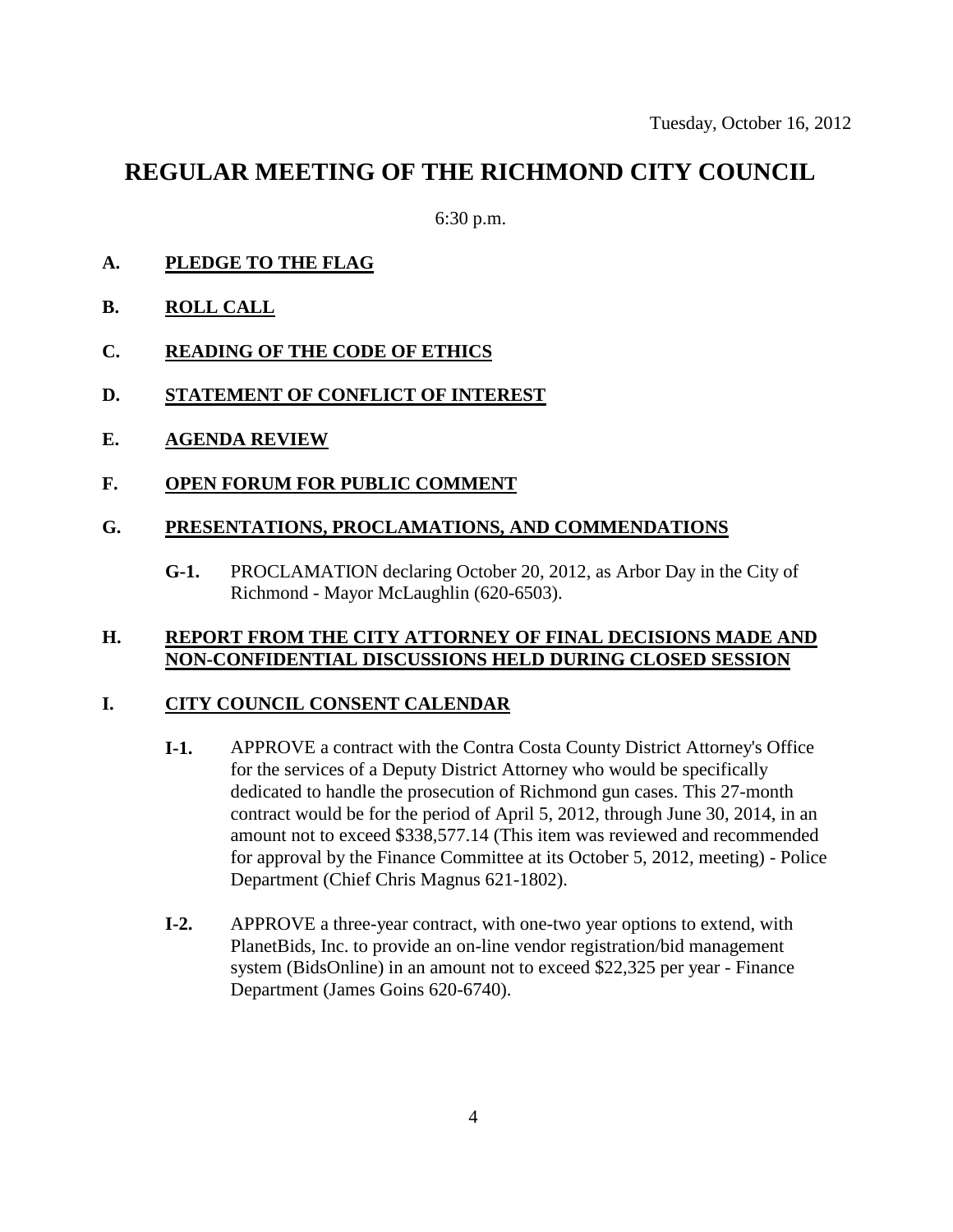- **I-3.** APPROVE the purchase of the Linko® Data Systems database management program in an amount not to exceed \$98,252 for use in the Source Control Program of the Wastewater enterprise in order to comply with the regulatory permit requirements - Engineering Services Department (Alan Wolken/Mary Phelps 621-1269).
- **I-4.** APPROVE a contract with Straight Talk on Prison (STOP) for academic coordination. The contract term will be from October 16, 2012, to June 30, 2013, in an amount not to exceed \$47,200 - Employment and Training Department (Sal Vaca/Jay Leonhardy 307-8019).
- **I-5.** APPROVE a grant-funded contract with the Oakland Private Industry Council to procure goods and services on behalf of RichmondWORKS and in support of East Bay Works One Stop Career Center System. Contract term will be October 16, 2012, through June 30, 2013, in an amount not to exceed \$46,074 - Employment and Training Department (Sal Vaca/Rosemary Viramontes 307- 8008).
- **I-6.** APPROVE a construction contract with TPA Construction Inc., for the Dornan Drive Tunnel Repair Project in the amount of \$745,753, with a city-administered contingency and reserve not to exceed \$74,575. (This item was reviewed and recommended for approval by the Finance Committee at its October 5, 2012, meeting); and APPROVE Contract Amendment No. 2 with the Crosby Group for design services during construction, increasing the contract amount by \$31,000 to a total of \$41,000 - Engineering Services Department (Alan Wolken/Andy Yeung 307-8108).
- **I-7.** APPROVE an amendment to the contract with CPS HR Consulting to increase the amount by \$2,720, and in an amount not to exceed \$42,220 to develop and administer an examination for Firefighter Trainee - Human Resources Management Department (Leslie Knight 620-6600).
- **I-8.** APPROVE a contract with Alliance Resource Consulting, LLC to conduct a state-wide recruitment for a Risk Manager in an amount not to exceed \$23,000 for a term of October 17, 2012, to February 28, 2013 - Human Resources Management Department (Leslie Knight 620-6600).
- **I-9.** APPROVE an emergency contract with Conflo Services Inc., in the amount of \$10,200 for the abatement of asbestos in the air handling and boiler rooms of the Auditorium - Public Works Department (Yader A. Bermudez 231-3008).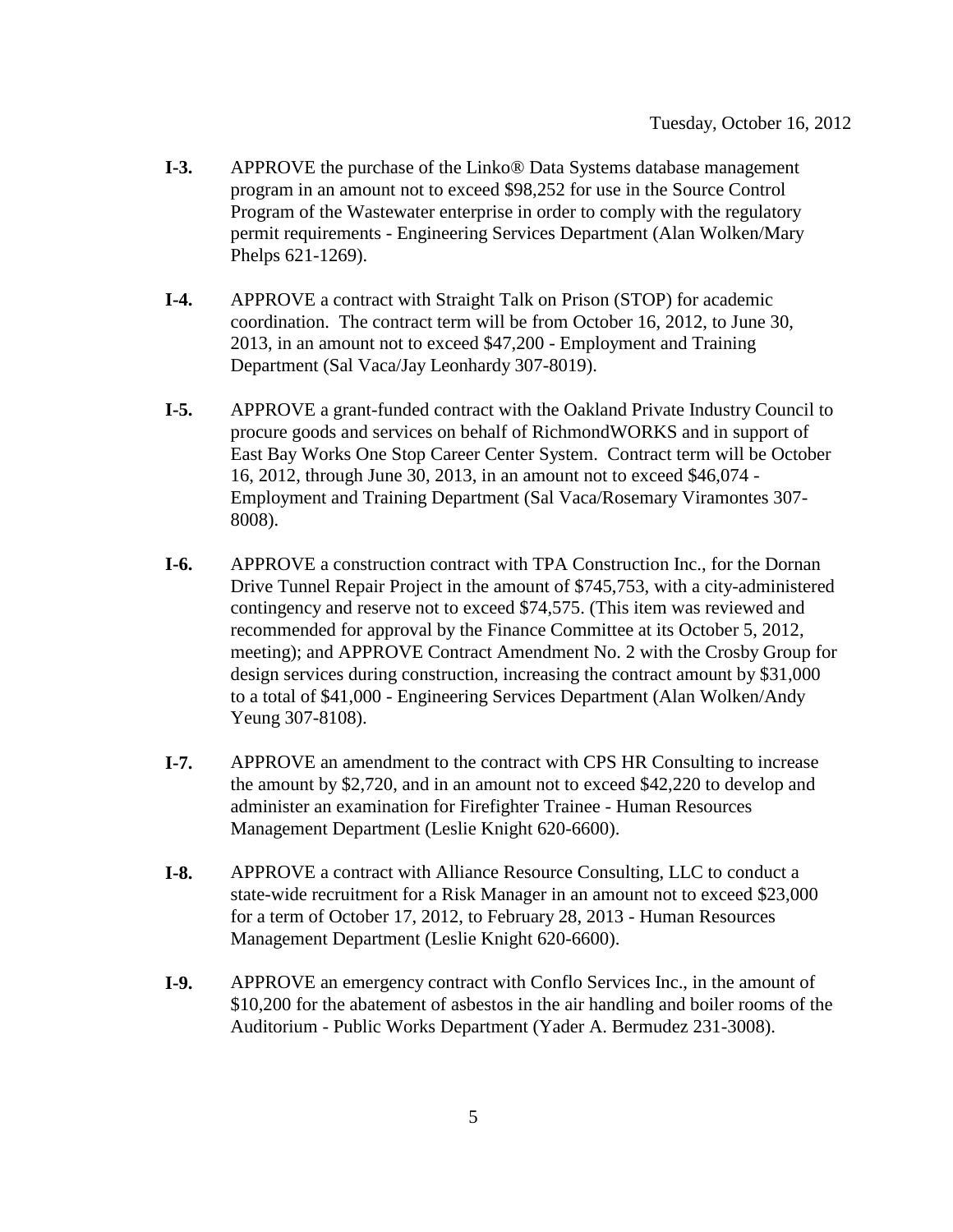- **I-10.** ADOPT a resolution authorizing the city manager to: (1) submit an application to accept up to \$3,000,000 in energy-efficiency loans from the California Energy Commission, committing to the repayment of the loans in full through energy cost savings, and to undertake all actions necessary to complete energy-efficiency projects, including streetlight upgrades; and (2) appropriate energy rebates resulting from streetlight retrofits to the city's budget to fund additional streetlight upgrades - City Manager's Office (Bill Lindsay 620-6512).
- **I-11.** APPROVE a fourth amendment to the legal services agreement with Holland & Knight, LLP to provide continued legal representation for the Revised Environmental Impact Report (EIR) for the Revised Chevron Renewal Project in the amount of \$750,000, for a total expenditure of \$1,750,000 under this contract, and extending the term to December 31, 2013, with funding from Chevron for payment of all costs for this project - City Attorney's Office (Bruce Reed Goodmiller 620-6509).
- **I-12.** APPROVE a contract with Gardener's Guild, Inc., a Richmond-based business, in the amount of \$321,635 for the Carlson Boulevard Landscape Improvements Project (This contract was reviewed and recommended for approval by the Finance Committee at its October 5, 2012, meeting) - Engineering Services Department (Alan Wolken/Jim Bissell 307-8091).
- **I-13.** APPROVE the Port Executive Director's request for travel to China with a cost of approximately \$9,000 to continue the business development plan and 2012 marketing plan with the Port of Zhoushan and Auto Warehousing Company (AWC), to continue to explore the potential for China auto manufacturing companies entering the U.S. market through the Port of Richmond's recently renovated facility, and to meet with China automobile industry representatives - Port Department (Jim Matzorkis 215-4600).
- **I-14.** APPROVE the purchase of a paving patch truck for use by the Public Works Department Streets Division from Municipal Maintenance Equipment, Inc. (Sacramento, CA) in an amount not to exceed \$175,000 (This item was reviewed and recommended for approval by the Finance Committee at its October 5, 2012, meeting) - Public Works Department (Yader A. Bermudez 231-3008).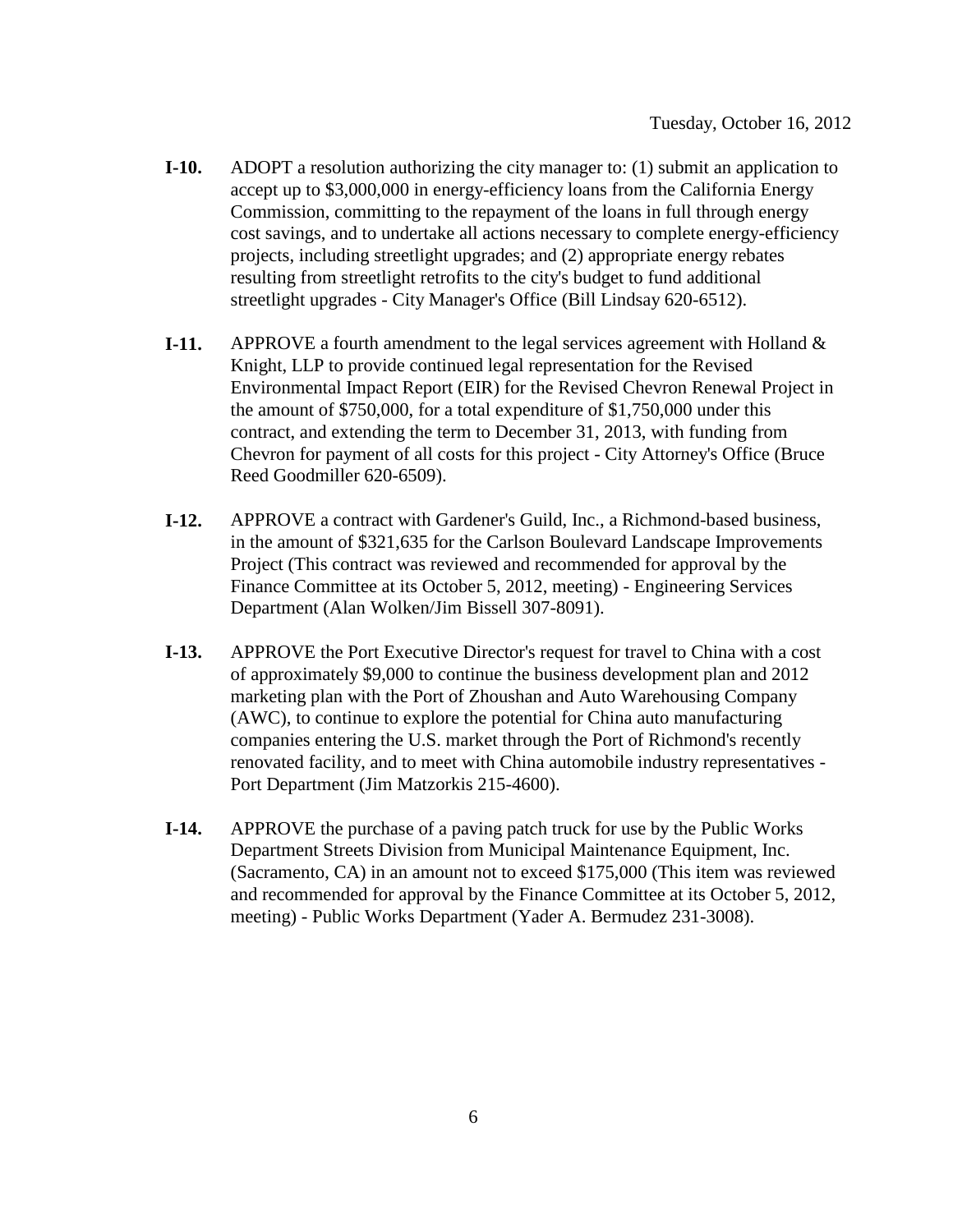- **I-15.** APPROVE the following re-appointments: Human Rights and Human Relations Commission: Demetria Saunders, incumbent, term expiring May 19, 2015 (this is a correction of a typographical error on the September 18 Richmond City Council Consent Calendar Item I-5 erroneously indicating a re-appointment to the Housing Advisory Commission); Richmond-Zhoushan Friendship Commission: Katrinka Ruk, incumbent, term expiring July 22, 2014; Economic Development Commission: Larry Flemming, Incumbent, term expiring April 21, 2015 - Mayor McLaughlin (620-6502).
- **I-16.** APPROVE the minutes of the September 25, 2012, meeting City Clerk's Office (Diane Holmes 620-6513).

## **J. COUNCIL AS A WHOLE**

- **J-1.** RECEIVE a presentation from the US Environmental Protection Agency (EPA) on the status of the United Heckathorn Superfund Site - City Manager's Office (Bill Lindsay 620-6512).
- **J-2.** DIRECT staff to research and provide a report to the City Council on the feasibility of solar lights along the Richmond Parkway - Councilmember Beckles (620-6568).
- **J-3.** RECEIVE a report from staff on the Richmond Recreation Tennis Program, including a timeline to reinstate programming through the Richmond Youth Tennis Center - Councilmember Beckles (620-6568).
- **J-4.** RECEIVE a report from staff on the Marin Clean Energy Community Choice Aggregation Program regarding the source of energy and the "Opt Out" process for Richmond consumers - Councilmember Boozé (620-6953).
- **J-5.** DISCUSS and PROVIDE direction to staff regarding policy action relative to assault upon elected officials and city staff - Councilmember Bates (620-6743).
- **J-6.** ADOPT a resolution in support of the Richmond City Council encouraging Chevron Corporation to engage with the city and the community to come up with a Community Benefits Agreement (CBA) package to mitigate the city and community losses from the August 6, 2012, fire at Chevron - Councilmember Ritterman (620-6636).